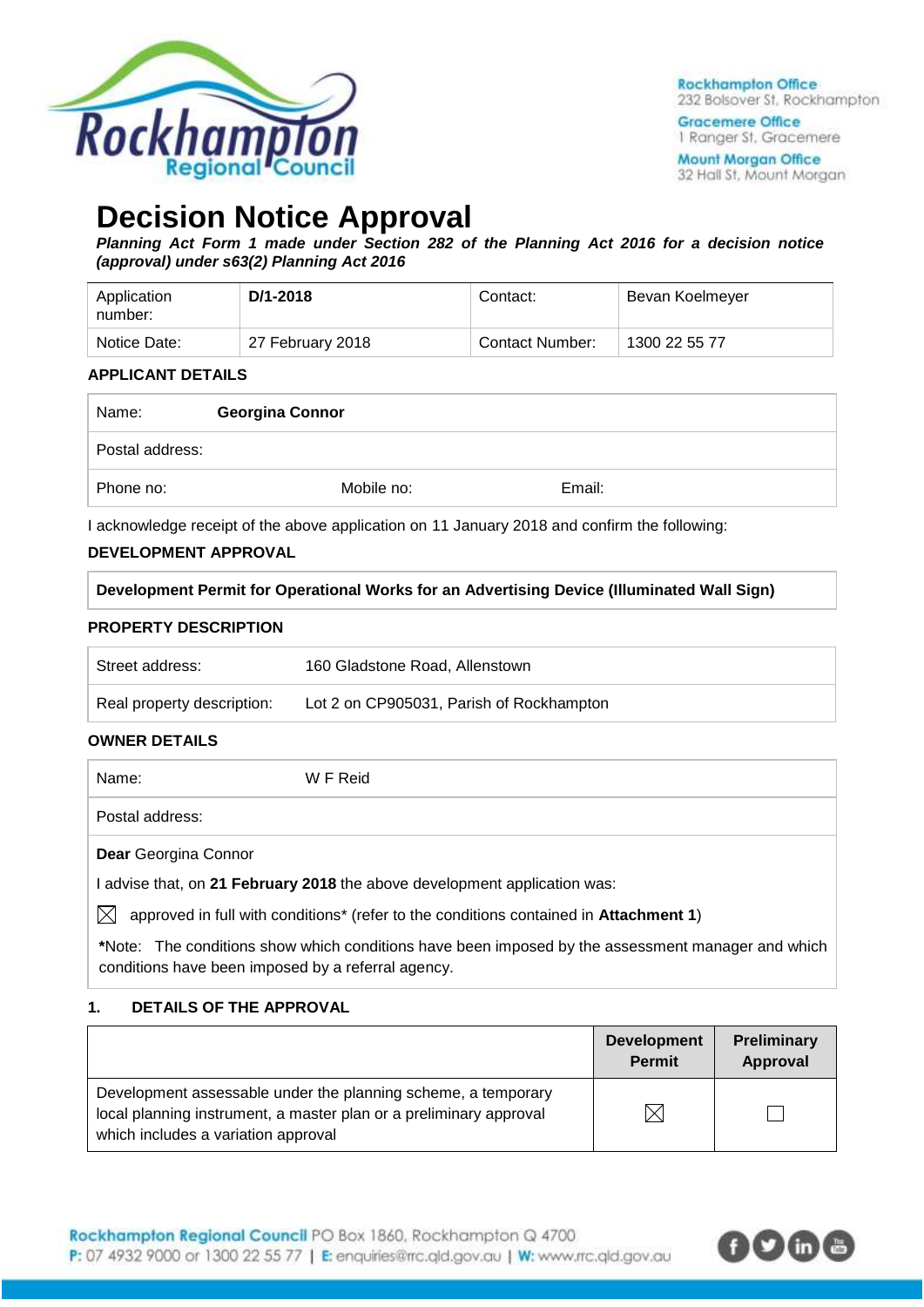#### **2. CONDITIONS**

This approval is subject to the conditions in Attachment 1.

#### **3. FURTHER DEVELOPMENT PERMITS REQUIRED**

Please be advised that the following development permits are required to be obtained before the development can be carried out:

| Type of development permit required   Subject of the required development permit |
|----------------------------------------------------------------------------------|
|                                                                                  |

Building Works

#### **4. REFERRAL AGENCIES** NIL

#### **5. THE APPROVED PLANS**

**The approved development must be completed and maintained generally in accordance with the approved drawings and documents:**

| Plan/Document Name                  | Prepared by          | Date    | Reference Number | Version/Issue |
|-------------------------------------|----------------------|---------|------------------|---------------|
| LED Sign (Design<br>Specifications) | Danthonia<br>Designs | Undated | 29791-1          | Revision 11   |

Endorsement of any plans approved by Rockhampton Regional Council:

- 1. is only an endorsement that the drawing/s appear/s to be suitable for the purposes of construction and use;
- 2. is not an endorsement that the drawing/s is/are free of errors or omissions, nor when works are carried out pursuant to the drawing/s that they will be free from errors or omissions or will comply with or satisfy any other requirement or purpose;
- 3. does not connote any assumption of risk by Rockhampton Regional Council or by any approving or assessing officers of Rockhampton Regional Council; and
- 4. any changes to the above drawings during or prior to construction must be approved by Rockhampton Regional Council in writing prior to undertaking construction. Rockhampton Regional Council will not accept any changed works which are not reflected through a design change process. No design changes or alterations to plans may be undertaken at the "as constructed" stage.

Responsibility for the drawing/s and any errors or omissions in it or consequent defects arising from it remain with the author of the drawing and the signing Registered Professional Engineering of Queensland.

#### **6. CURRENCY PERIOD FOR THE APPROVAL (S.85)**

Pursuant to section 85 of *Planning Act 2016,* the Development Permit lapses at the expiration of two (2) years after the date of issue of this approval.

| <b>Description of the</b><br>development | The proposed development is for a Operational Works - Advertising<br>Device (Illuminated Wall Sign)                                                          |
|------------------------------------------|--------------------------------------------------------------------------------------------------------------------------------------------------------------|
| <b>Assessment</b><br><b>Benchmarks</b>   | The proposed development was assessed against the following<br>assessment benchmarks:<br>Advertising devices code<br>$\bullet$                               |
| <b>Reasons for decision</b>              | The development was assessed against all of the assessment<br>benchmarks listed above and has demonstrated it complies with all of the<br>relevant criteria. |

#### **7. STATEMENT OF REASONS**

#### **8. RIGHTS OF APPEAL**

The rights of an applicant to appeal to a tribunal or the Planning and Environment Court against a decision about a development application are set out in chapter 6, part 1 of the *Planning Act 2016*. For particular applications, there may also be a right to make an application for a declaration by a tribunal (see chapter 6, part 2 of the *Planning Act 2016).*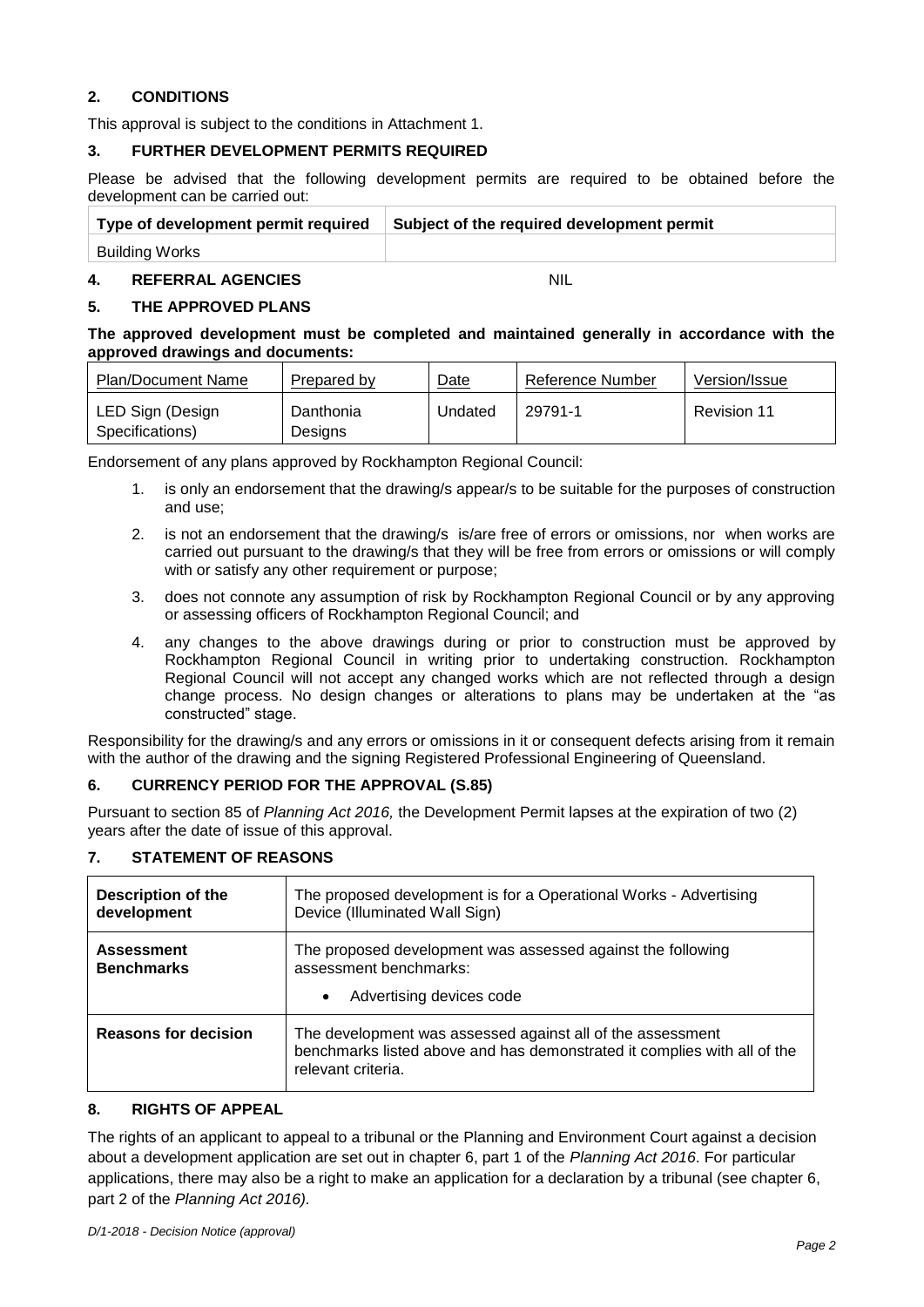#### *Appeal by an applicant*

An applicant for a development application may appeal to the Planning and Environment Court against the following:

- the refusal of all or part of the development application
- a provision of the development approval
- the decision to give a preliminary approval when a development permit was applied for
- a deemed refusal of the development application.

An applicant may also have a right to appeal to the Development tribunal. For more information, see schedule 1 of the *Planning Act 2016*.

The timeframes for starting an appeal in the Planning and Environment Court are set out in section 229 of the *Planning Act 2016*.

**Attachment 2** is an extract from the *Planning Act 2016* that sets down the applicant's appeal rights and the appeal rights of a submitter.

#### **9. WHEN THE DEVELOPMENT APPROVAL TAKES EFFECT**

This development approval takes effect:

From the time the decision notice is given  $-$  if there is no submitter and the applicant does not appeal the decision to the court.

Or

- When the submitter's appeal period ends – if there is a submitter and the applicant does not appeal the decision to the court.

Or

Subject to the decision of the court, when the appeal is finally decided  $-$  if an appeal is made to the court.

This approval will lapse unless substantially commenced within the above stated relevant periods (refer to sections 85 of *Planning Act 2016* for further details).

#### **10. ASSESSMENT MANAGER**

| Name: Philip Benfield<br><b>OPERATIONAL WORKS</b> | Signature: | Date: 27 February 2018 |
|---------------------------------------------------|------------|------------------------|
| <b>ADMINISTRATOR</b>                              |            |                        |

#### **Attachment 1 – Conditions of the approval**

*Part 1* **–** *Conditions imposed by the assessment manager [Note: where a condition is imposed about infrastructure under Chapter 4 of the Planning Act 2016, the relevant provision of the Act under which this condition was imposed must be specified.]*

#### **Attachment 2 – Extract on appeal rights**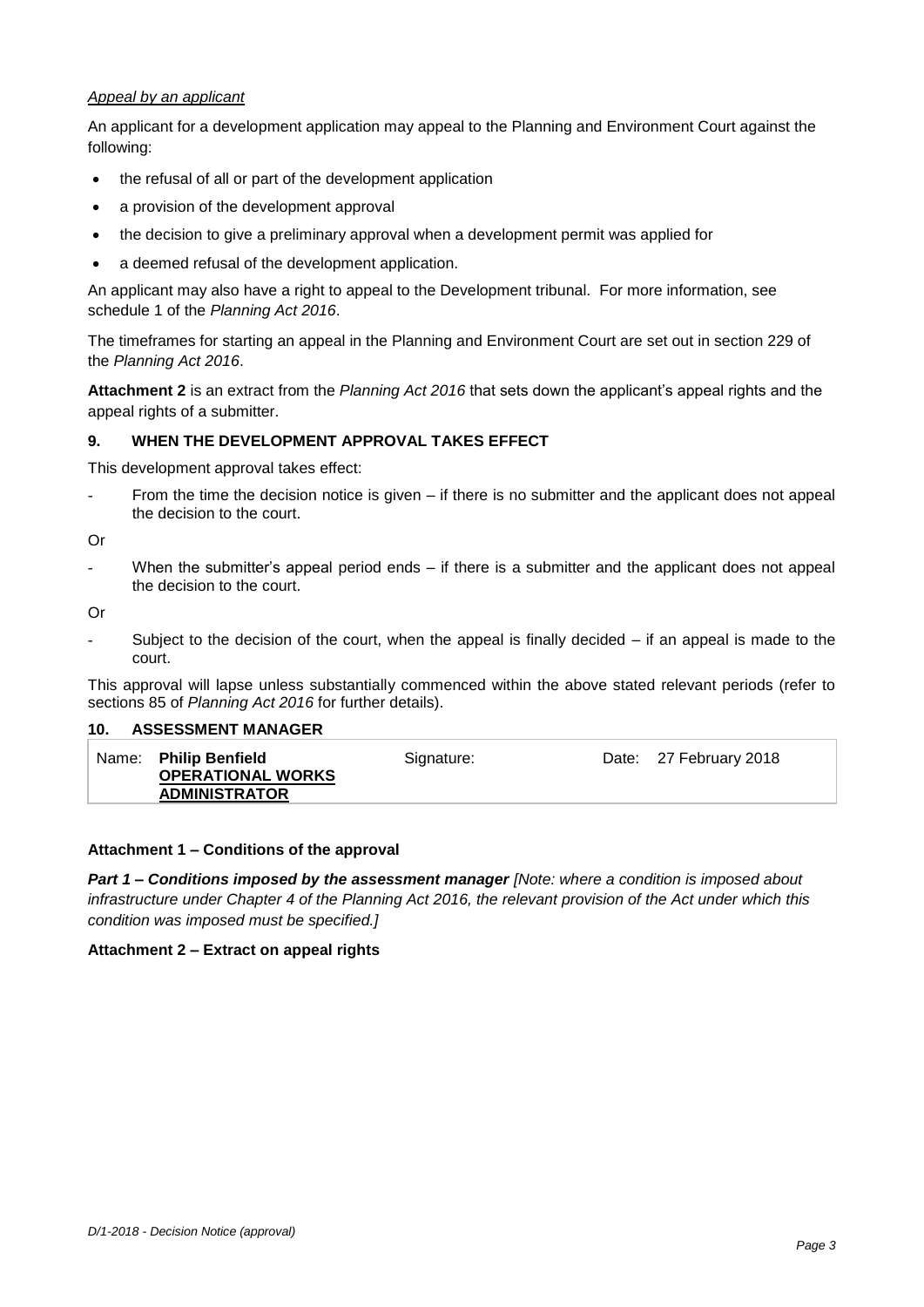

# **Attachment 1 – Part 1 Rockhampton Regional Council Conditions**

*PLANNING ACT 2016*

#### 1.0 ADMINISTRATION

- 1.1 The Developer and their employee, agent, contractor or invitee is responsible for ensuring compliance with the conditions of this development approval.
- 1.2 Where these Conditions refer to "Council" in relation to requiring Council to approve or to be satisfied as to any matter, or conferring on the Council a function, power or discretion, that role of the Council may be fulfilled in whole or in part by a delegate appointed for that purpose by the Council.
- 1.3 All conditions of this approval must be undertaken and completed to the satisfaction of Council, at no cost to Council.
- 1.4 The following further Development Permits must be obtained prior to the commencement of any works associated with their purposes:

1.4.1 Building Works.

1.5 All works must be designed, constructed and maintained in accordance with the relevant Council policies, guidelines and standards, unless otherwise stated.

#### 2.0 APPROVED PLANS AND DOCUMENTS

2.1 The approved signage must be completed and maintained generally in accordance with the approved drawings and documents, except where amended by the conditions of this development approval.

| <b>Plan/Document Name</b>           | Prepared by          | Date    | Reference<br>Number | Version/Issue |
|-------------------------------------|----------------------|---------|---------------------|---------------|
| LED Sign (Design<br>Specifications) | Danthonia<br>Designs | Undated | 29791-1             | Revision 11   |

- 2.2 A set of the above approved plans are returned to you as the Consultant. The Consultant is to supply one (1) Approved set to the contractor to be retained on site at all times during construction.
- 2.3 Where there is any conflict between the conditions of this approval and the details shown on the approved plans and documents, the conditions of this development approval must prevail.
- 2.4 Where conditions require the above plans or documents to be amended, the revised document(s) must be submitted for approval by Council prior to the submission of an application for a Development Permit for Building Works.
- 2.5 Any proposed changes to the approved stamped plans during the works will be generally considered minor amendments and require Council's approval. The stamped amended plans and a covering letter will be forwarded to the applicant.

### 3.0 DIGITAL SCREEN DISPLAY AND DEVICE FEATURES

3.1 The Advertising Device is approved to be single-sided and is not to project any further than 200 millimetres from the wall of which it is affixed.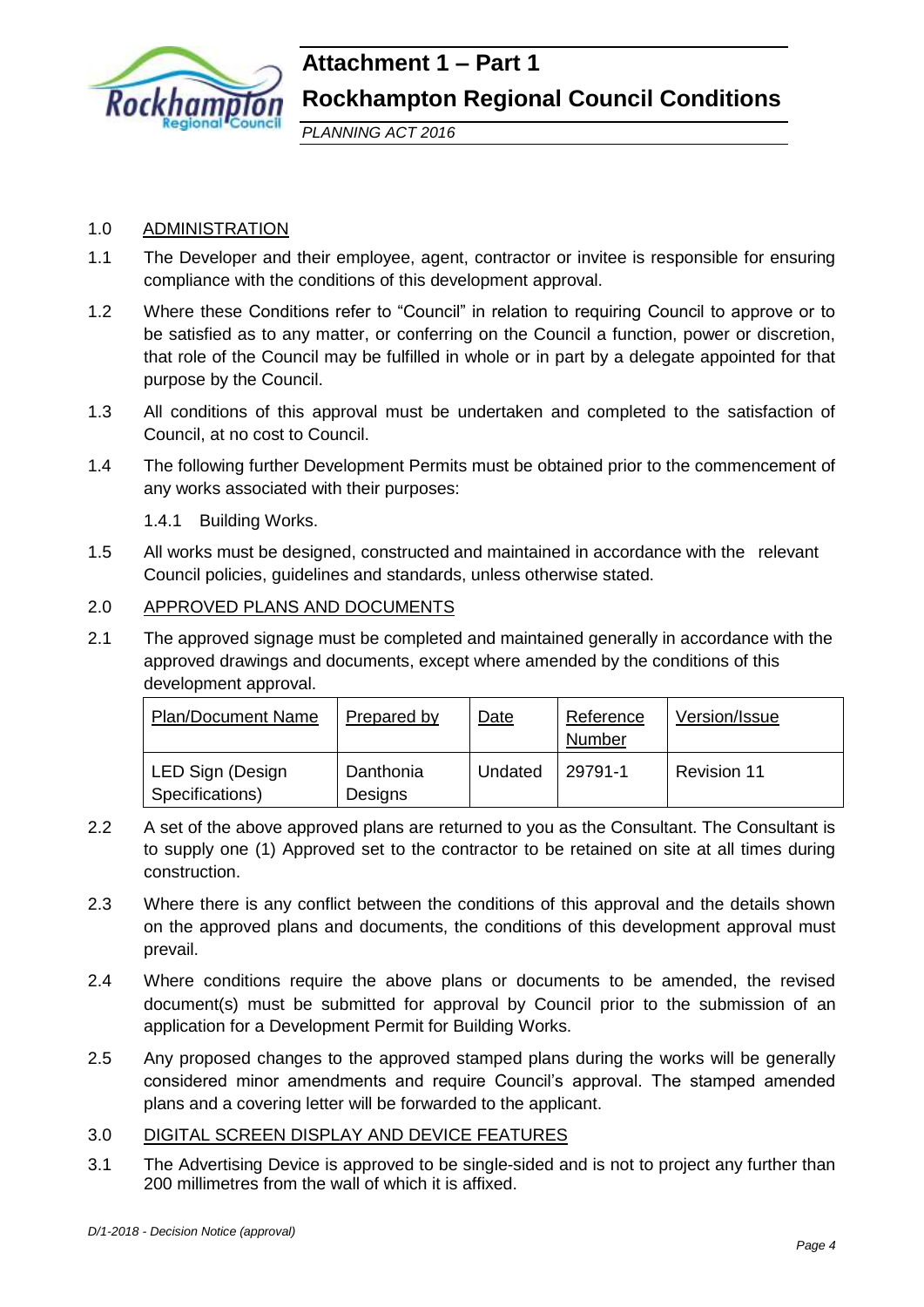- 3.2 The Advertising Device display screen must incorporate a minimum of two (2) automated ambient light sensors to ensure display screen luminance can adjust automatically in response to surrounding ambient light conditions from dark of night to fully sunlit conditions.
- 3.3 Messages must remain static for a minimum dwell time of ten (10) seconds, and are not to scroll across the screen or incorporate flashing, blinking, revolving, pulsating, high contrast or rotating effects animation.
- 3.4 Digital display changes are to be instantaneous (<0.5 seconds). Methods of display change such as 'fly in', 'scroll in', 'fade' or 'zoom' are not permitted. A blank black, white, or any coloured screen must not be displayed between advertisements.
- 3.5 All messages displayed must be static and of a brightness that is consistent between message types.
- 3.6 The device must not display sequential, multi-frame or split-screen messages on the one display screen.
- 3.7 Advertisements must not display text, photographs or symbols depicting, mimicking or that could be reasonably interpreted as a traffic control device.
- 3.8 Advertisements must not invite traffic to move contrary to any traffic control device, or turn where there is fast moving traffic.
- 3.9 Advertisement that comprise of, or incorporate moving visual images, such as videos or animations must not be displayed.

Note: Video refers to a recording or the streaming of moving visual images captured by or using a video camera. Animation refers to a simulation of movement created by displaying a series of pictures or frames either digitally or otherwise.

- 3.10 The digital display screen of the Advertising Device must incorporate an automatic error detection system which will turn off the screen display or display a blank screen should the Advertising Device malfunction.
- 3.11 The Advertising Device must not be capable of playing audio nor synchronised with any outdoor sound system utilised for advertising purposes.

#### 4.0 ILLUMINANCE AND LUMINANCE

4.1 Luminance levels of the Advertising Device must not exceed the applicable levels listed in Table 1 below.

|                                            |                  | <b>All Colours</b>                                                                        |                                                    | Bailey's Sign Nit<br>Setting         |           |           |
|--------------------------------------------|------------------|-------------------------------------------------------------------------------------------|----------------------------------------------------|--------------------------------------|-----------|-----------|
| Ambient<br>Condition<br><b>Description</b> | Dimming<br>Level | Advertising<br>Device<br>Illuminance<br>Vertical<br>Component<br>$(\mathsf{I}\mathsf{x})$ | Screen<br>Luminance<br>(Cd/m <sup>2</sup> )<br>Max | Screen<br>Luminance<br>$(Cd/m2)$ Min | Max (nit) | Min (nit) |
| Sunny Day                                  | 5                | 40,000                                                                                    | 6,300                                              | 2,800                                | 6,000     | 2,800     |
| Cloudy Day                                 | 4                | 4,000                                                                                     | 1,100                                              | 500                                  | 1,100     | 500       |
| Twilight                                   | 3                | 400                                                                                       | 480                                                | 260                                  | 480       | 260       |
| Dusk                                       | 2                | 40                                                                                        | 380                                                | 120                                  | 380       | 120       |
| <b>Night</b>                               |                  | $\leq 4$                                                                                  | 340                                                | 80                                   | 270       | 80        |

#### **Table 1: Luminance levels Advertising Device**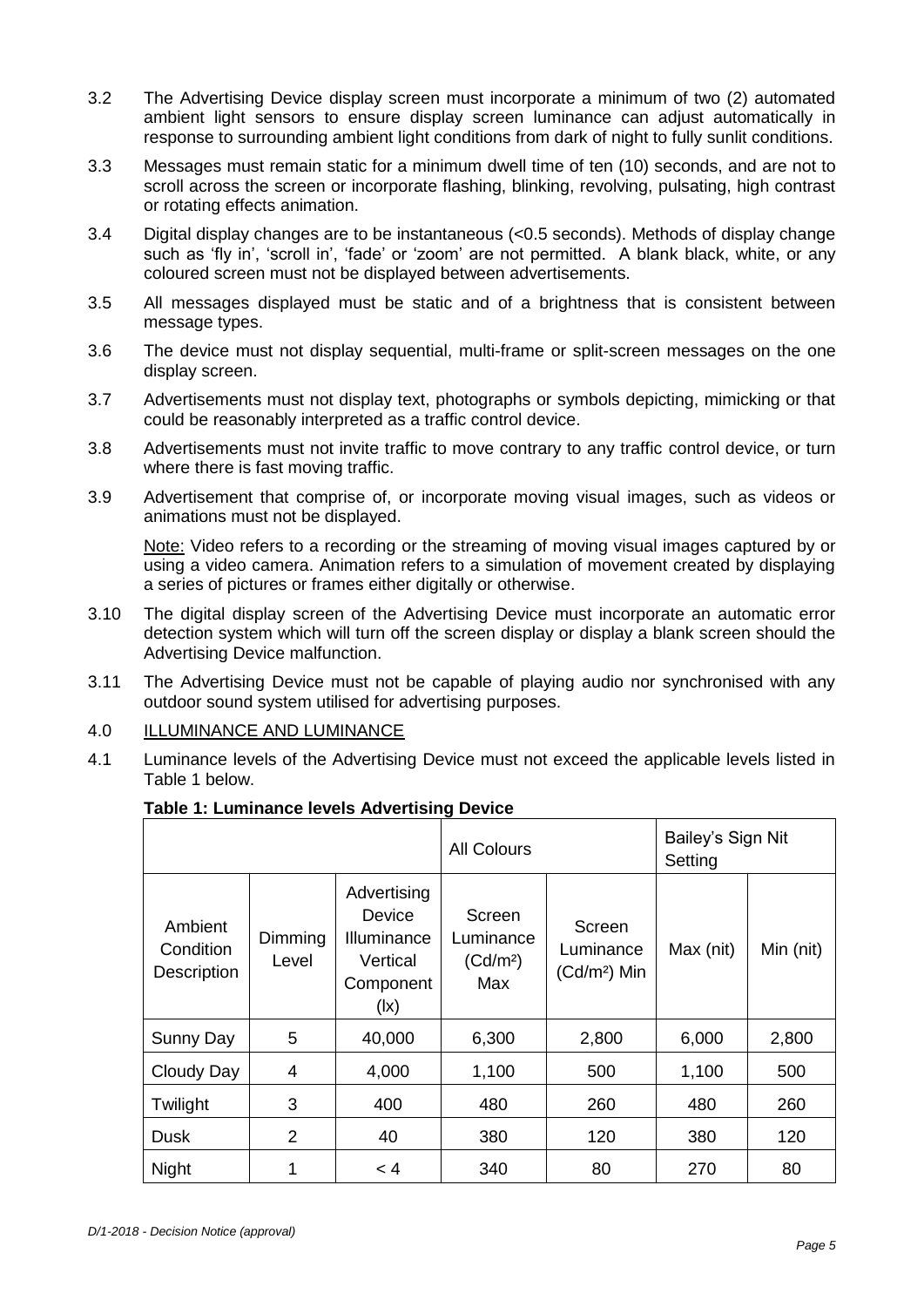*) known as lux (Ix)). Luminance refers to the intensity of light per unit area of its source when Note: I/luminance refers to the intensity of light falling at a given place on a lighted surface when measured by* a *lux meter and expressed as luminous flux per unit area (otherwise measured by a luminance meter and expressed as candela per square metre (cd/m2). It is often used to describe the perceived brightness of a light source.*

#### 5.0 OPERATING PROCEDURE

- 5.1 All signage must be maintained at all times on the premises by the owner of the premises to the same standard as it was when it was installed.
- 5.2 Any lighting devices associated with the signage, such as sensory lighting, must be positioned on the site and shielded so as not to cause glare or other nuisance to nearby residents or motorists. Night lighting must be designed, constructed and operated in accordance with '*Australian Standard AS4282 – Control of the obtrusive effects of outdoor lighting'* and '*Civil Aviation Safety Authority (CASA) Guidelines: Lighting in the vicinity of aerodromes: Advice to lighting designers'.*

#### 6.0 CONSTRUCTION PROCEDURES

- 6.1 Council reserves the right for uninterrupted access to the site at all times during construction.
- 6.2 All Construction work and other associated activities are permitted only between 0630 hours and 1800 hours Monday to Saturday. No work is permitted on Sundays or public holidays. All requirements of the *Environmental Protection Act 1994* and *Environmental Protection Regulation 2008* must be observed at all times.
- 6.3 Any proposed works within the vicinity (or zone of influence) of existing Council infrastructure will not be adversely affect the integrity of the infrastructure. Any restoration works required on existing Council infrastructure as a result of proposed works will be at developer's expense
- 6.4 All construction materials, waste, waste skips, machinery and contractors' vehicles must be located and stored or parked within the site.
- 6.5 The Advertising Device (Illuminated Wall Sign) must be designed and certified by a Registered Professional Engineer of Queensland and constructed in accordance with the requirements of the Queensland Development Code and the Building Code of Australia.
- 6.6 All conduits, wiring, switches or other control apparatus installed on an Advertising Device must be concealed from general view, with control apparatus secured in a manner to prevent unauthorised entry and display setting tampering.
- 6.7 All electrical services and systems must comply with *'Australian and New Zealand Standard AS/NZS 3000:2007 - Electrical Installations'.*
- 6.8 The Advertising Device (Illuminated Wall Sign) must be maintained in a safe, clean, tidy and sightly condition at all times.

#### ADVISORY NOTES

NOTE 1. Aboriginal Cultural Heritage

It is advised that under section 23 of the *Aboriginal Cultural Heritage Act 2003*, a person who carries out an activity must take all reasonable and practicable measures to ensure the activity does not harm Aboriginal cultural heritage (the "cultural heritage duty of care"). Maximum penalties for breaching the duty of care are listed in the Aboriginal cultural heritage legislation. The information on Aboriginal cultural heritage is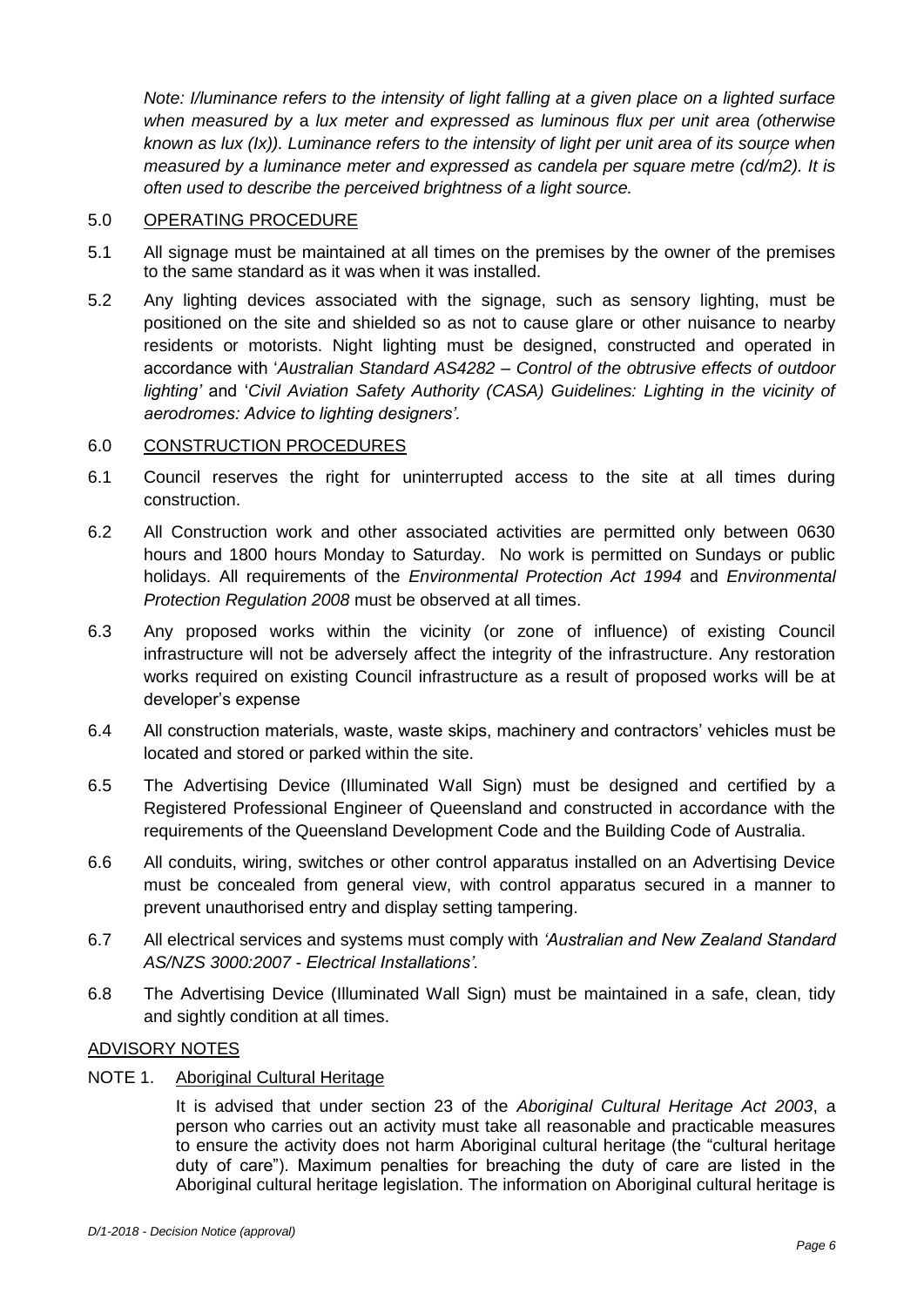available on the Department of Aboriginal and Torres Strait Islander and Partnerships website [www.datsip.qld.gov.au.](http://www.datsip.qld.gov.au/)

#### NOTE 2. General Environmental Duty

General environmental duty under the *Environmental Protection Act 1994* prohibits unlawful environmental nuisance caused by noise, aerosols, particles, dust, ash, fumes, light, odour or smoke beyond the boundaries of the development site during all stages of the development including earthworks, construction and operation.

#### NOTE 3. General Safety Of Public During Construction

The *Work Health and Safety Act 2011* and *Manual of Uniform Traffic Control Devices* must be complied with in carrying out any construction works, and to ensure safe traffic control and safe public access in respect of works being constructed on a road.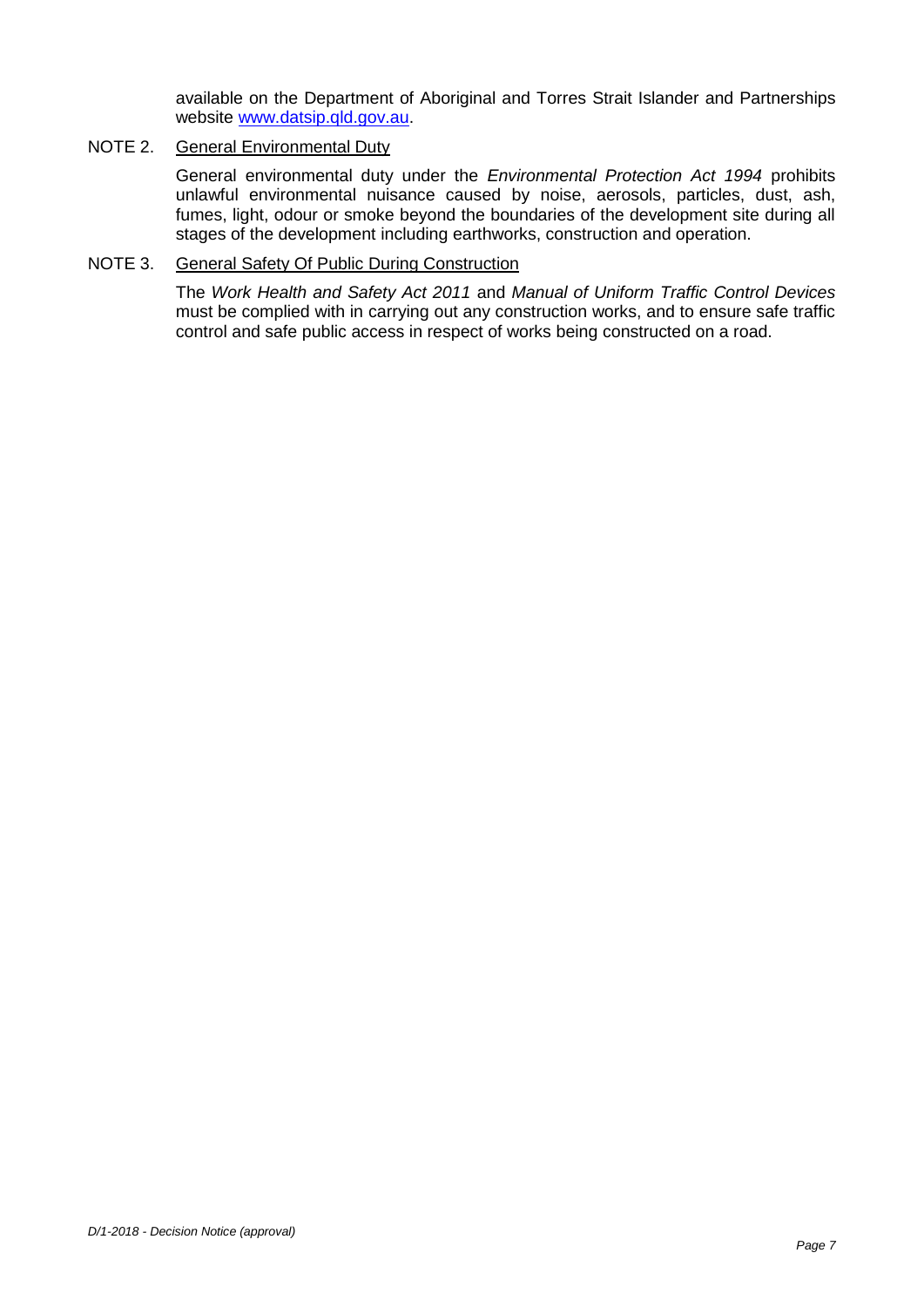

# **Attachment 2 - Appeal Rights**

*PLANNING ACT 2016*

The following is an extract from the *Planning Act 2016 (Chapter 6)*

#### *Appeal rights*

#### *229 Appeals to tribunal or P&E Court*

- (1) Schedule 1 states—
	- (a) matters that may be appealed to— (i)either a tribunal or the P&E Court; or (ii)only a tribunal; or
	- (iii)only the P&E Court; and
	- (b) the person—
	- (i)who may appeal a matter (the **appellant**); and
	- (ii)who is a respondent in an appeal of the matter; and (iii)who is a co-respondent in an appeal of the matter; and
	- (iv)who may elect to be a co-respondent in an appeal of the matter.
- (2) An appellant may start an appeal within the appeal period.
- (3) The **appeal period** is—
	- (a) for an appeal by a building advisory agency—10 business days after a decision notice for the decision is given to the agency or
	- (b) for an appeal against a deemed refusal—at any time after the deemed refusal happens; or
	- (c) for an appeal against a decision of the Minister, under chapter 7, part 4, to register premises or to renew the registration of premises—20 business days after a notice is published under section 269(3)(a) or (4); or
	- (d) for an appeal against an infrastructure charges notice— 20 business days after the infrastructure charges notice is given to the person; or
	- (e) for an appeal about a deemed approval of a development application for which a decision notice has not been given—30 business days after the applicant gives the deemed approval notice to the assessment manager; or
	- (f) for any other appeal—20 business days after a notice of the decision for the matter, including an enforcement notice, is given to the person.

Note—

See the P&E Court Act for the court's power to extend the appeal period.

- (4) Each respondent and co-respondent for an appeal may be heard in the appeal.
- (5) If an appeal is only about a referral agency's response, the assessment manager may apply to the tribunal or P&E Court to withdraw from the appeal.
- (6) To remove any doubt, it is declared that an appeal against an infrastructure charges notice must not be about—
	- (a) the adopted charge itself; or
	- (b) for a decision about an offset or refund— (i) the establishment cost of trunk infrastructure identified
		- in a LGIP; or
		- (ii) the cost of infrastructure decided using the method
	- included in the local government's charges resolution.

#### **230 Notice of appeal**

- (1) An appellant starts an appeal by lodging, with the registrar of the tribunal or P&E Court, a notice of appeal that—
	- (a) is in the approved form; and
	- (b) succinctly states the grounds of the appeal.

(2) The notice of appeal must be accompanied by the required fee.

(3) The appellant or, for an appeal to a tribunal, the registrar must, within the service period, give a copy of the notice of appeal torespondent for the appeal; and

- (b) each co-respondent for the appeal; and
- (c) for an appeal about a development application under schedule 1, table 1, item 1—each principal submitter for the development application; and
- (d) for an appeal about a change application under schedule 1, table 1, item 2—each principal submitter for the change application; and
- (e) each person who may elect to become a co-respondent for the appeal, other than an eligible submitter who is not a principal submitter in an appeal under paragraph (c) or (d); and
- (f) for an appeal to the P&E Court—the chief executive; and
- (g) for an appeal to a tribunal under another Act—any other person who the registrar considers appropriate.
- (4) The **service period** is—
	- (a) if a submitter or advice agency started the appeal in the P&E Court-2 business days after the appeal is started; or
	- (b) otherwise—10 business days after the appeal is started.
- (5) A notice of appeal given to a person who may elect to be a co-respondent must state the effect of subsection
- (6) A person elects to be a co-respondent by filing a notice of election, in the approved form, within 10 business days after the notice of appeal is given to the person*.*

#### **231 Other appeals**

- (1) Subject to this chapter, schedule 1 and the P&E Court Act, unless the Supreme Court decides a decision or other matter under this Act is affected by jurisdictional error, the decision or matter is non-appealable.
- (2) The Judicial Review Act 1991, part 5 applies to the decision or matter to the extent it is affected by jurisdictional error.
- (3) A person who, but for subsection (1) could have made an application under the Judicial Review Act 1991 in relation to the decision or matter, may apply under part 4 of that Act for a statement of reasons in relation to the decision or matter.
- (4) In this section— **decision** includes—
	- (a) conduct engaged in for the purpose of making a decision; and
		- (b) other conduct that relates to the making of a decision; and
		- (c) the making of a decision or the failure to make a decision; and
		- (d) a purported decision; and
	- (e) a deemed refusal.
- **non-appealable**, for a decision or matter, means the decision or matter—
	- (a) is final and conclusive; and
	- (b) may not be challenged, appealed against, reviewed, quashed, set aside or called into question in any other way under the Judicial Review Act 1991 or otherwise, whether by the Supreme Court, another court, a tribunal or another entity; and
	- (c) is not subject to any declaratory, injunctive or other order of the Supreme Court, another court, a tribunal or another entity on any ground.

#### **232 Rules of the P&E Court**

- (1) A person who is appealing to the P&E Court must comply with the rules of the court that apply to the appeal.
- (2) However, the P&E Court may hear and decide an appeal even if the person has not complied with rules of the P&E Court.

(a) the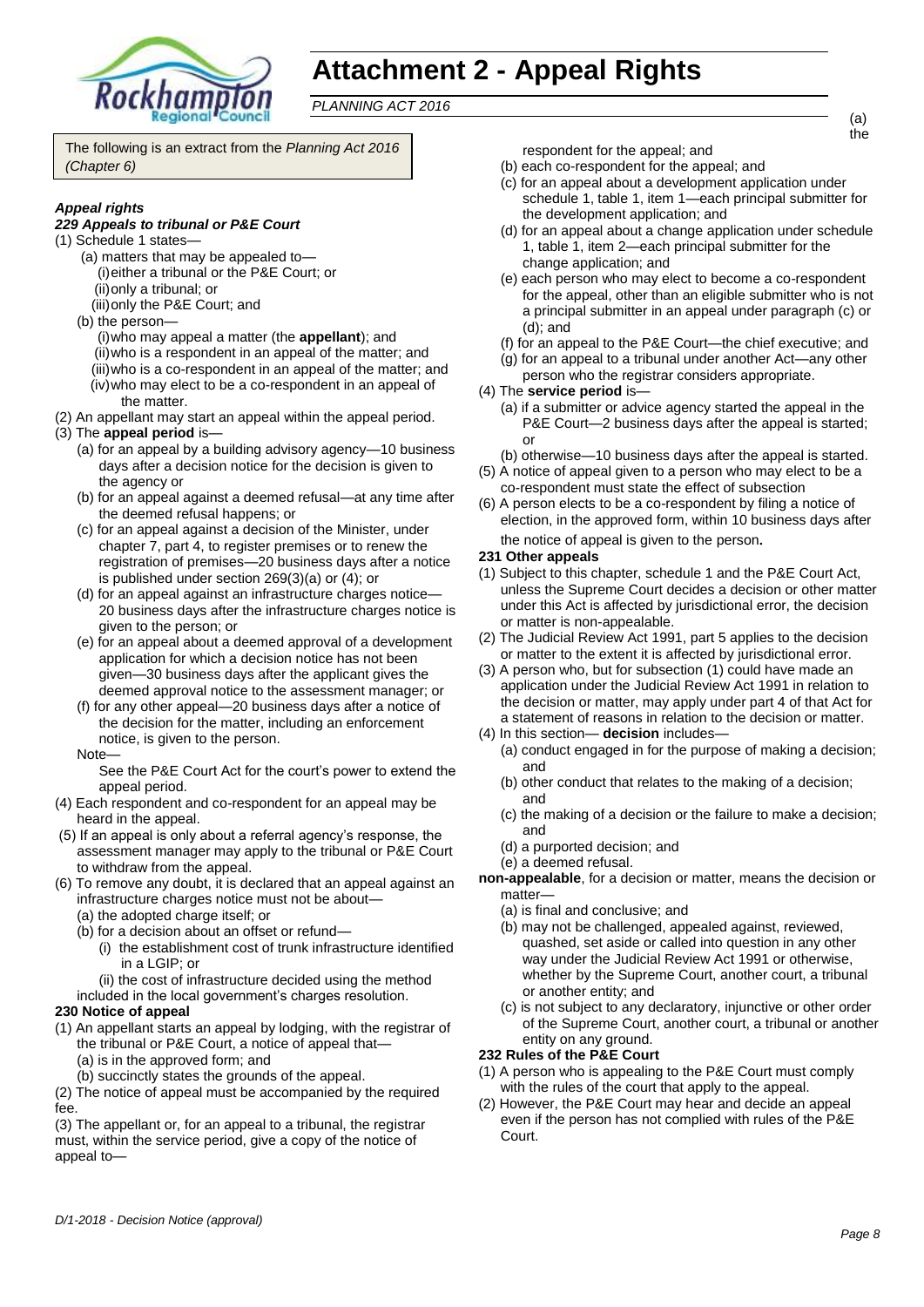

## **Appeal Rights**

*PLANNING ACT 2016*

### **Schedule 1**

#### **Appeals section 229 1 Appeal rights and parties to appeals**

- (1) Table 1 states the matters that may be appealed to—(a) the P&E court; or (b) a tribunal.
- (2) However, table 1 applies to a tribunal only if the matter involves-
	- (a) the refusal, or deemed refusal of a development application, for—
	- (i) a material change of use for a classified building; or
	- (ii) operational work associated with building work, a retaining wall, or a tennis court; or
	- (b) a provision of a development approval for—
	- (i) a material change of use for a classified building; or
- (ii) operational work associated with building work, a retaining wall, or a tennis court; or
	- (c) if a development permit was applied for—the decision to give a preliminary approval for—
		- (i) a material change of use for a classified building; or
		- (ii) operational work associated with building work, a retaining wall, or a tennis court; or
	- (d) a development condition if—
		- (i) the development approval is only for a material change of use that involves the use of a building classified under the Building Code as a class 2 building; and
		- (ii) the building is, or is proposed to be, not more than 3 storeys; and
		- (iii) the proposed development is for not more than 60 sole-occupancy units; or
	- (e) a decision for, or a deemed refusal of, an extension application for a development approval that is only for a material change of use of a classified building; or
	- (f) a decision for, or a deemed refusal of, a change application for a development approval that is only for a material change of use of a classified building; or
	- (g) a matter under this Act, to the extent the matter relates to—
		- (i) the Building Act, other than a matter under that Act that may or must be decided by the Queensland Building and Construction Commission; or
		- (ii) the Plumbing and Drainage Act, part 4 or 5; or
	- (h) a decision to give an enforcement notice in relation to a matter under paragraphs (a) to (g); or
	- (i) a decision to give an infrastructure charges notice; or
	- (j) the refusal, or deemed refusal, of a conversion application; or
	- (k) a matter that, under another Act, may be appealed to the tribunal; or
	- (l) a matter prescribed by regulation.
- (3) Also, table 1 does not apply to a tribunal if the matter
- involves—
	- (a) for a matter in subsection  $(2)(a)$  to  $(d)$ -
		- (i) a development approval for which the development application required impact assessment; and
		- (ii) a development approval in relation to which the assessment manager received a properly made submission for the development application; or
	- (b) a provision of a development approval about the identification or inclusion, under a variation approval, of a matter for the development.
- (4) Table 2 states the matters that may be appealed only to the P&E Court.
- (5) Table 3 states the matters that may be appealed only to the tribunal.
- (6) In each table—
	- (a) column 1 states the appellant in the appeal; and
	- (b) column 2 states the respondent in the appeal; and
	- (c) column 3 states the co-respondent (if any) in the appeal; and
- (d) column 4 states the co-respondents by election (if any) in the appeal.
- (7) If the chief executive receives a notice of appeal under section 230(3)(f), the chief executive may elect to be a corespondent in the appeal.

#### **Table 1 Appeals to the P&E Court and, for certain matters, to a tribunal**

1. Development applications

An appeal may be made against—

(a) the refusal of all or part of the development application; or

(b) the deemed refusal of the development application; or

(c) a provision of the development approval; or

(d) if a development permit was applied for—the decision to give a preliminary approval.

| Column 1      | Column 2                  | Column 3                                                                                           | Column 4                                                                                                                                     |
|---------------|---------------------------|----------------------------------------------------------------------------------------------------|----------------------------------------------------------------------------------------------------------------------------------------------|
| Appellant     | Respondent                | Co-respondent                                                                                      | Co-respondent by election                                                                                                                    |
|               |                           | $($ if any $)$                                                                                     | $($ if any $)$                                                                                                                               |
| The applicant | The assessment<br>manager | If the appeal is about<br>a concurrence<br>agency's referral<br>response—the<br>concurrence agency | 1 A concurrence agency that is<br>not a co-respondent<br>2 If a chosen Assessment<br>manager is the respondent-<br>the prescribed assessment |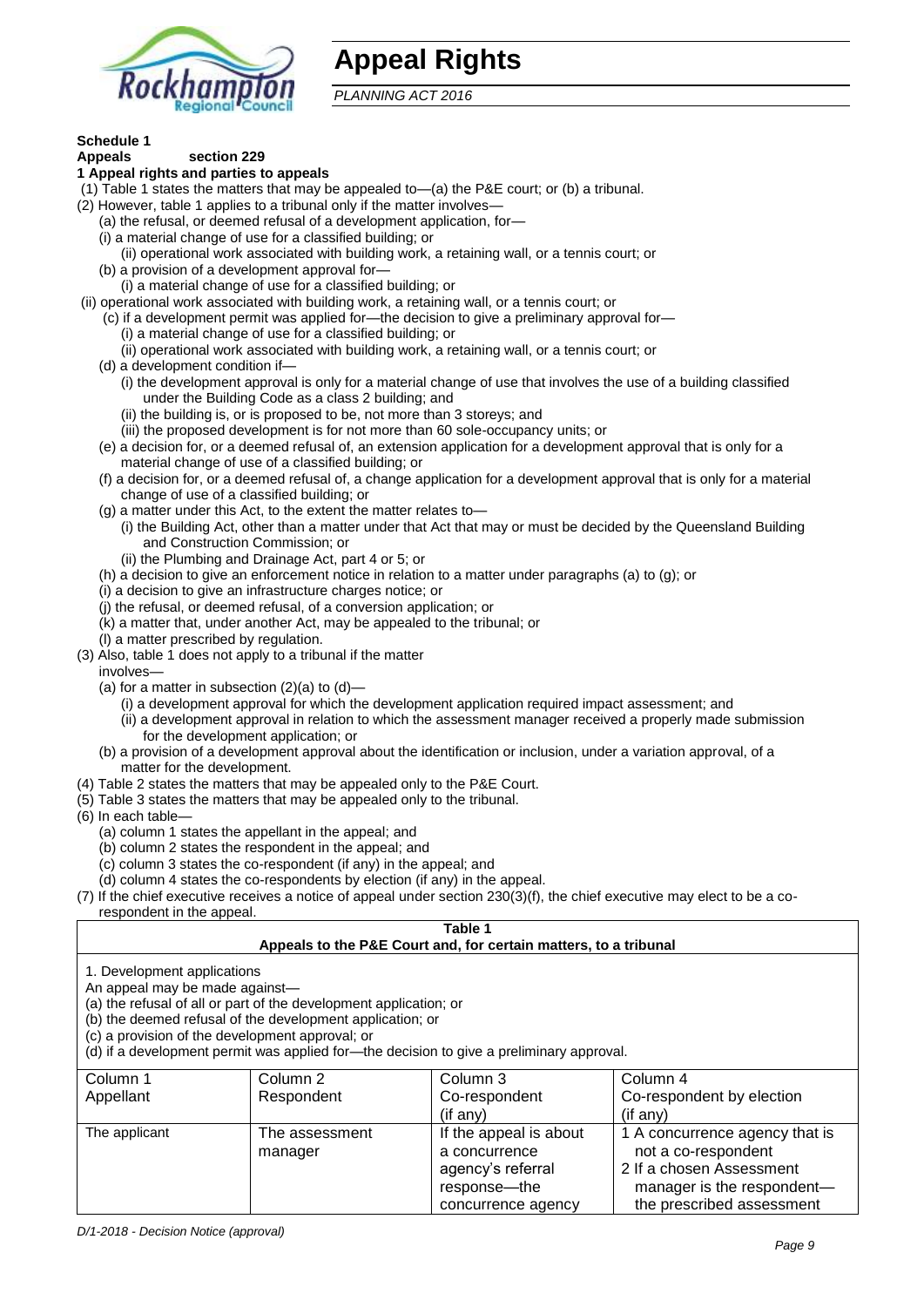| Table 1 |                                                                  |                                                                                                                   |  |  |
|---------|------------------------------------------------------------------|-------------------------------------------------------------------------------------------------------------------|--|--|
|         | Appeals to the P&E Court and, for certain matters, to a tribunal |                                                                                                                   |  |  |
|         |                                                                  | manager<br>3 Any eligible advice agency for<br>the application<br>4 Any eligible submitter for the<br>application |  |  |
|         |                                                                  |                                                                                                                   |  |  |

2. Change applications

An appeal may be made against—

(a) a responsible entity's decision for a change application, other than a decision made by the P&E court; or (b) a deemed refusal of a change application.

| Column 1<br>Appellant                                                                                                                                              | Column 2<br>Respondent    | Column 3<br>Co-respondent<br>(if any)                       | Column 4<br>Co-respondent by election<br>(if any)                                                                                                                                                                                                                                                                                               |
|--------------------------------------------------------------------------------------------------------------------------------------------------------------------|---------------------------|-------------------------------------------------------------|-------------------------------------------------------------------------------------------------------------------------------------------------------------------------------------------------------------------------------------------------------------------------------------------------------------------------------------------------|
| 1 The applicant<br>2 If the responsible<br>entity is the<br>assessment<br>manager-an<br>affected entity that<br>gave a pre-request<br>notice or response<br>notice | The responsible<br>entity | If an affected entity<br>starts the appeal-the<br>applicant | 1 A concurrence agency for the<br>development application<br>2 If a chosen assessment<br>manager is the respondent-<br>the prescribed assessment<br>manager<br>3 A private certifier for the<br>development application<br>4 Any eligible advice agency for<br>the change application<br>5 Any eligible submitter for the<br>change application |

3. Extension applications

An appeal may be made against—

(a) the assessment manager's decision about an extension application; or

(b) a deemed refusal of an extension application.

| Column 1<br>Appellant |                                                                                                                                                                                                 | Column 2<br>Respondent    | Column 3<br>Co-respondent<br>(if any)                           | Column 4<br>Co-respondent by election<br>(i f an y)                                        |
|-----------------------|-------------------------------------------------------------------------------------------------------------------------------------------------------------------------------------------------|---------------------------|-----------------------------------------------------------------|--------------------------------------------------------------------------------------------|
|                       | 1 1 The applicant<br>For a matter other<br>than a deemed<br>refusal of an<br>extension<br>application $-$ a<br>concurrence<br>agency, other than<br>the chief executive,<br>for the application | The assessment<br>manager | If a concurrence<br>agency starts the<br>appeal - the applicant | If a chosen assessment<br>manager is the respondent – the<br>prescribed assessment manager |

4. Infrastructure charges notices

An appeal may be made against an infrastructure charges notice on 1 or more of the following grounds a) The notice involved an error relating to –

(i) The application of the relevant adopted charge; or

Examples of errors in applying an adopted charge –

The incorrect application of gross floor area for a non-residential development

- Applying an incorrect 'use category', under a regulation, to the development
	- (i) The working out of extra demands, for section 120; or
- (ii) An offset or refund; or
- b) The was no decision about an offset or refund; or

c) If the infrastructure charges notice states a refund will be given – the timing for giving the refund; or

#### d) The amount of the charge is so unreasonable that no reasonable relevant local government could have imposed the amount.

| Column 1  | Column 2   | Column 3                  | Column 4                              |
|-----------|------------|---------------------------|---------------------------------------|
| Appellant | Respondent | Co-respondent<br>(if any) | Co-respondent by election<br>(if any) |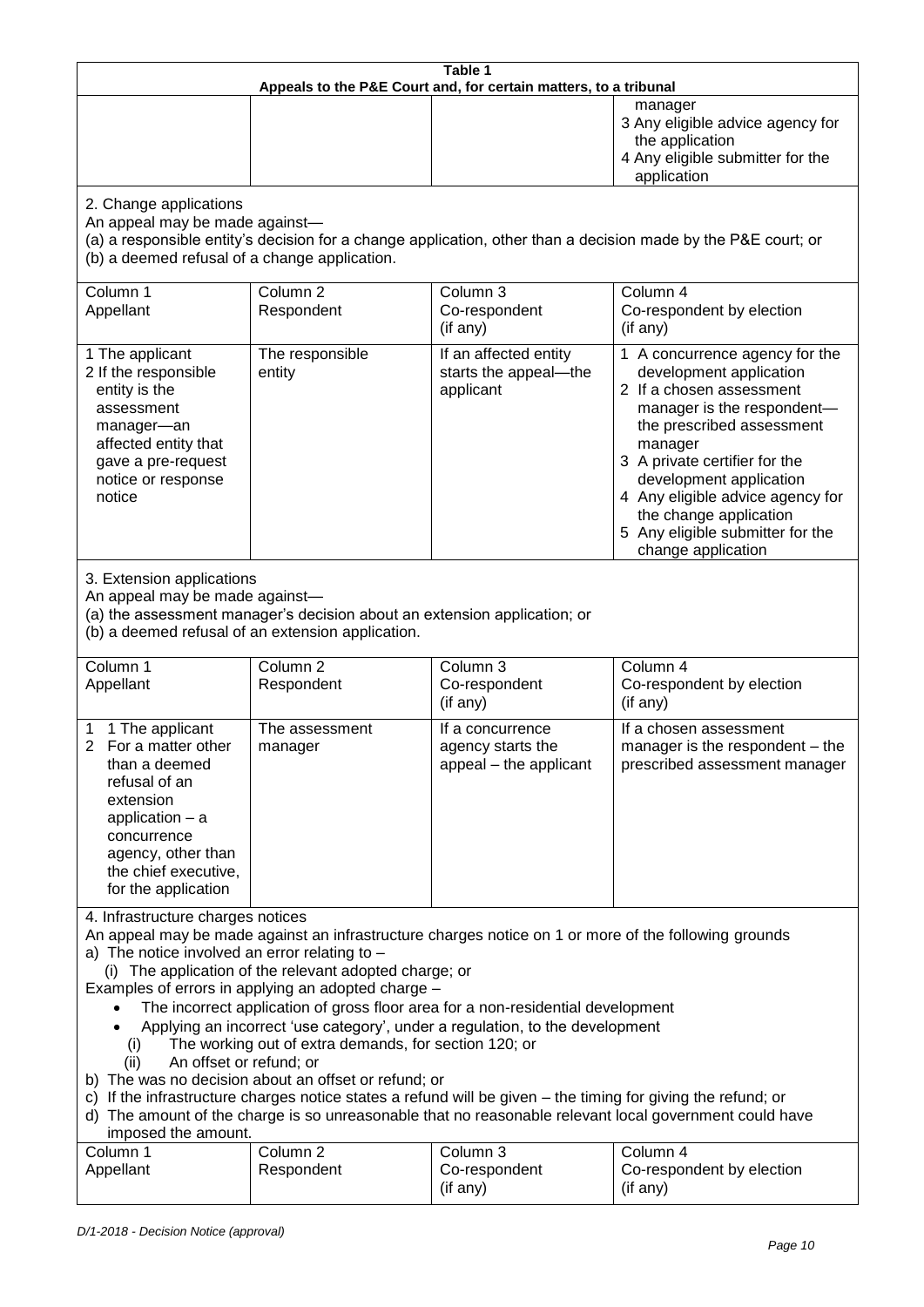| Table 1<br>Appeals to the P&E Court and, for certain matters, to a tribunal |                                                                |                                                                                     |                                                                                                              |  |
|-----------------------------------------------------------------------------|----------------------------------------------------------------|-------------------------------------------------------------------------------------|--------------------------------------------------------------------------------------------------------------|--|
| The person given the                                                        | The local government                                           |                                                                                     |                                                                                                              |  |
| Infrastructure charges                                                      | that gave the                                                  |                                                                                     |                                                                                                              |  |
| notice                                                                      | infrastructure charges                                         |                                                                                     |                                                                                                              |  |
|                                                                             | notice                                                         |                                                                                     |                                                                                                              |  |
| 5. Conversion applications                                                  |                                                                |                                                                                     |                                                                                                              |  |
| An appeal may be made against-                                              |                                                                |                                                                                     |                                                                                                              |  |
| (a) the refusal of a conversion application; or                             |                                                                |                                                                                     |                                                                                                              |  |
|                                                                             | (b) a deemed refusal of a conversion application.              |                                                                                     |                                                                                                              |  |
| Column <sub>1</sub>                                                         | Column <sub>2</sub>                                            | Column 3                                                                            | Column 4                                                                                                     |  |
| Appellant                                                                   | Respondent                                                     | Co-respondent                                                                       | Co-respondent by election                                                                                    |  |
|                                                                             |                                                                | (if any)                                                                            | (if any)                                                                                                     |  |
| The applicant                                                               | The local government                                           |                                                                                     |                                                                                                              |  |
|                                                                             | to which the conversion                                        |                                                                                     |                                                                                                              |  |
|                                                                             | application was made                                           |                                                                                     |                                                                                                              |  |
| 6. Enforcement notices                                                      |                                                                |                                                                                     |                                                                                                              |  |
|                                                                             |                                                                | An appeal may be made against the decision to give an enforcement notice.           |                                                                                                              |  |
| Column 1                                                                    | Column <sub>2</sub>                                            | Column 3                                                                            | Column 4                                                                                                     |  |
| Appellant                                                                   | Respondent                                                     | Co-respondent<br>(if any)                                                           | Co-respondent by election                                                                                    |  |
|                                                                             |                                                                |                                                                                     | (if any)                                                                                                     |  |
| The person given the<br>enforcement notice                                  | The enforcement                                                |                                                                                     | If the enforcement authority is                                                                              |  |
|                                                                             | authority                                                      |                                                                                     | not the local government for<br>the premises in relation to which                                            |  |
|                                                                             |                                                                |                                                                                     | the offence is alleged to have                                                                               |  |
|                                                                             |                                                                |                                                                                     | happened-the local                                                                                           |  |
|                                                                             |                                                                |                                                                                     | government                                                                                                   |  |
|                                                                             |                                                                | Table 2                                                                             |                                                                                                              |  |
|                                                                             |                                                                | Appeals to the P&E Court only                                                       |                                                                                                              |  |
| 1. Appeals from tribunal                                                    |                                                                |                                                                                     |                                                                                                              |  |
|                                                                             |                                                                | An appeal may be made against a decision of a tribunal, other than a decision under |                                                                                                              |  |
| section 252, on the ground of-                                              |                                                                |                                                                                     |                                                                                                              |  |
|                                                                             | (a) an error or mistake in law on the part of the tribunal; or |                                                                                     |                                                                                                              |  |
| (b) jurisdictional error.                                                   |                                                                |                                                                                     |                                                                                                              |  |
| Column 1                                                                    | Column 2                                                       | Column 3                                                                            | Column 4                                                                                                     |  |
| Appellant                                                                   | Respondent                                                     | Co-respondent                                                                       | Co-respondent by election                                                                                    |  |
|                                                                             |                                                                | (if any)                                                                            | (if any)                                                                                                     |  |
| A party to the                                                              | The other party to the                                         |                                                                                     |                                                                                                              |  |
| proceedings for the                                                         | proceedings for the                                            |                                                                                     |                                                                                                              |  |
| decision                                                                    | decision                                                       |                                                                                     |                                                                                                              |  |
| 2. Eligible submitter appeals                                               |                                                                |                                                                                     |                                                                                                              |  |
|                                                                             |                                                                |                                                                                     | An appeal may be made against the decision to give a development approval, or an approval for a change       |  |
|                                                                             | application, to the extent that the decision relates to-       |                                                                                     |                                                                                                              |  |
| (b) a variation request.                                                    |                                                                |                                                                                     | (a) any part of the development application for the development approval that required impact assessment; or |  |
|                                                                             |                                                                |                                                                                     |                                                                                                              |  |
| Column 1                                                                    | Column <sub>2</sub>                                            | Column 3                                                                            | Column 4                                                                                                     |  |
| Appellant                                                                   | Respondent                                                     | Co-respondent<br>(if any)                                                           | Co-respondent by election<br>(if any)                                                                        |  |
|                                                                             |                                                                |                                                                                     |                                                                                                              |  |
| 1 For a development<br>application-an                                       | 1 For a development<br>application-the                         | 1 The applicant<br>2 If the appeal is about                                         | Another eligible<br>submitter for the                                                                        |  |
| eligible submitter for                                                      | assessment                                                     | a concurrence                                                                       | application                                                                                                  |  |
| the development                                                             | manager                                                        | agency's referral                                                                   |                                                                                                              |  |
| application                                                                 | 2 For a change                                                 | response-the                                                                        |                                                                                                              |  |
| 2 For a change                                                              | application-the                                                | concurrence agency                                                                  |                                                                                                              |  |
| application-an                                                              | responsible entity                                             |                                                                                     |                                                                                                              |  |
| eligible submitter for<br>the change                                        |                                                                |                                                                                     |                                                                                                              |  |
|                                                                             |                                                                |                                                                                     |                                                                                                              |  |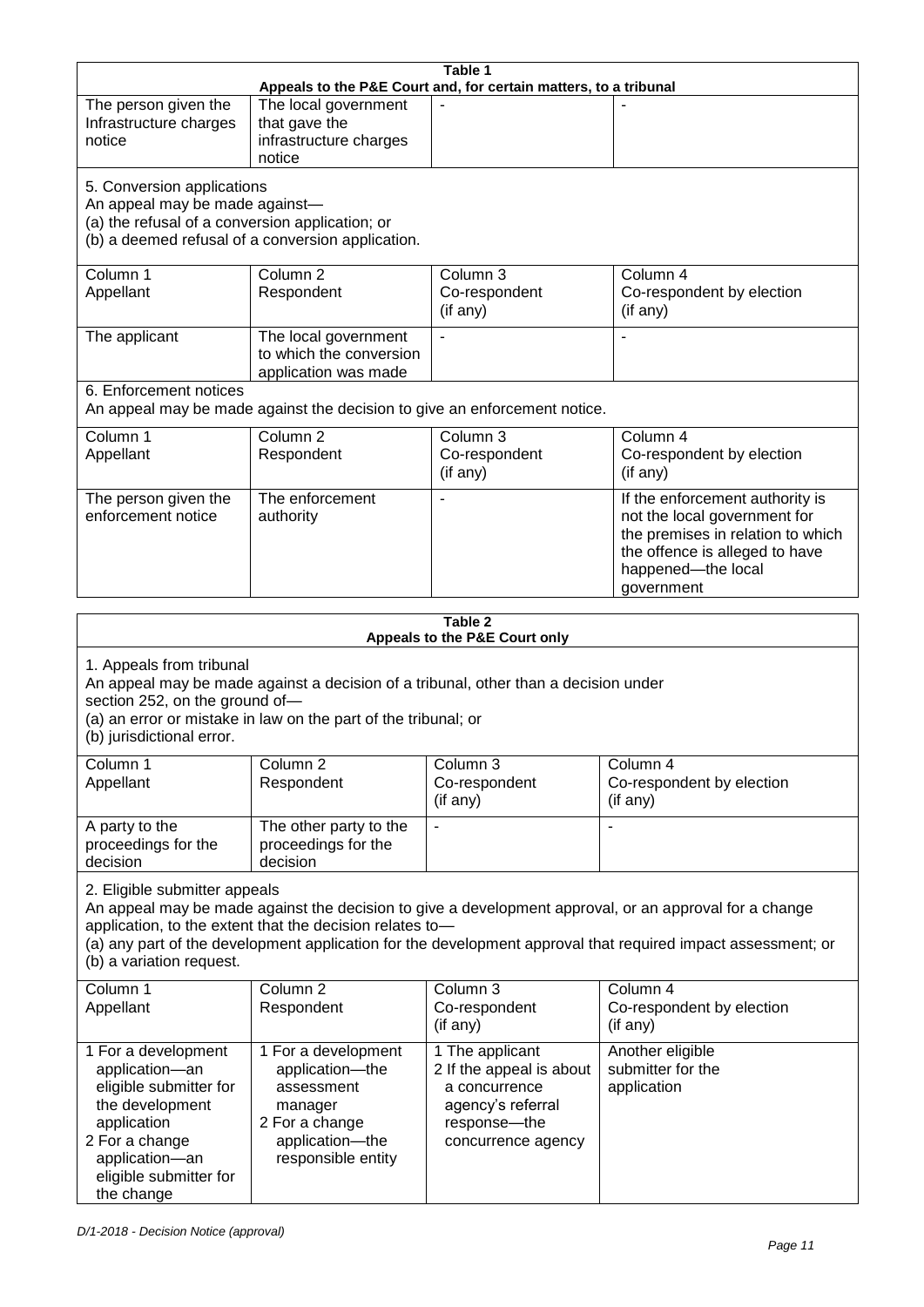| Table 2<br>Appeals to the P&E Court only                                                                                                                                                                                                                                                                                                                                                                           |                                                                                                                            |                                                                                                                         |                                                                                        |  |
|--------------------------------------------------------------------------------------------------------------------------------------------------------------------------------------------------------------------------------------------------------------------------------------------------------------------------------------------------------------------------------------------------------------------|----------------------------------------------------------------------------------------------------------------------------|-------------------------------------------------------------------------------------------------------------------------|----------------------------------------------------------------------------------------|--|
| application                                                                                                                                                                                                                                                                                                                                                                                                        |                                                                                                                            |                                                                                                                         |                                                                                        |  |
| 3. Eligible submitter and eligible advice agency appeals<br>An appeal may be made against a provision of a development approval, or failure to<br>include a provision in the development approval, to the extent the matter relates to-<br>(a) any part of the development application or the change application, for the development approval, that<br>required impact assessment; or<br>(b) a variation request. |                                                                                                                            |                                                                                                                         |                                                                                        |  |
| Column 1<br>Appellant                                                                                                                                                                                                                                                                                                                                                                                              | Column <sub>2</sub><br>Respondent                                                                                          | Column 3<br>Co-respondent<br>(if any)                                                                                   | Column 4<br>Co-respondent by election<br>(if any)                                      |  |
| 1 For a development<br>application-an<br>eligible submitter for<br>the development<br>application<br>2 For a change<br>application-an<br>eligible submitter for<br>the change<br>application<br>3 An eligible advice<br>agency for the<br>development<br>application or<br>change application                                                                                                                      | 1 For a development<br>application-the<br>assessment<br>manager<br>2 For a change<br>application-the<br>responsible entity | 1 The applicant<br>2 If the appeal is about<br>a concurrence<br>agency's referral<br>response-the<br>concurrence agency | Another eligible submitter for the<br>application                                      |  |
| 4. Compensation claims<br>An appeal may be made against-<br>(a) a decision under section 32 about a compensation claim; or<br>(b) a decision under section 265 about a claim for compensation; or<br>(c) a deemed refusal of a claim under paragraph (a) or (b).                                                                                                                                                   |                                                                                                                            |                                                                                                                         |                                                                                        |  |
| Column 1<br>Appellant                                                                                                                                                                                                                                                                                                                                                                                              | Column <sub>2</sub><br>Respondent                                                                                          | Column 3<br>Co-respondent<br>(if any)                                                                                   | Column 4<br>Co-respondent by election<br>(if any)                                      |  |
| A person dissatisfied<br>with the decision                                                                                                                                                                                                                                                                                                                                                                         | The local<br>government to which<br>the claim was made                                                                     |                                                                                                                         |                                                                                        |  |
| 5. Registered premises<br>An appeal may be made against a decision of the Minister under chapter 7, part 4.                                                                                                                                                                                                                                                                                                        |                                                                                                                            |                                                                                                                         |                                                                                        |  |
| Column 1<br>Appellant                                                                                                                                                                                                                                                                                                                                                                                              | Column <sub>2</sub><br>Respondent                                                                                          | Column 3<br>Co-respondent<br>(if any)                                                                                   | Column 4<br>Co-respondent by election<br>(if any)                                      |  |
| 1 A person given a<br>decision notice about<br>the decision<br>2 If the decision is to<br>register premises or<br>renew the<br>registration of<br>premises-an owner<br>or occupier of<br>premises in the<br>affected area for the<br>registered premises<br>who is dissatisfied<br>with the decision                                                                                                               | The Minister                                                                                                               |                                                                                                                         | If an owner or occupier starts the<br>appeal - the owner of the<br>registered premises |  |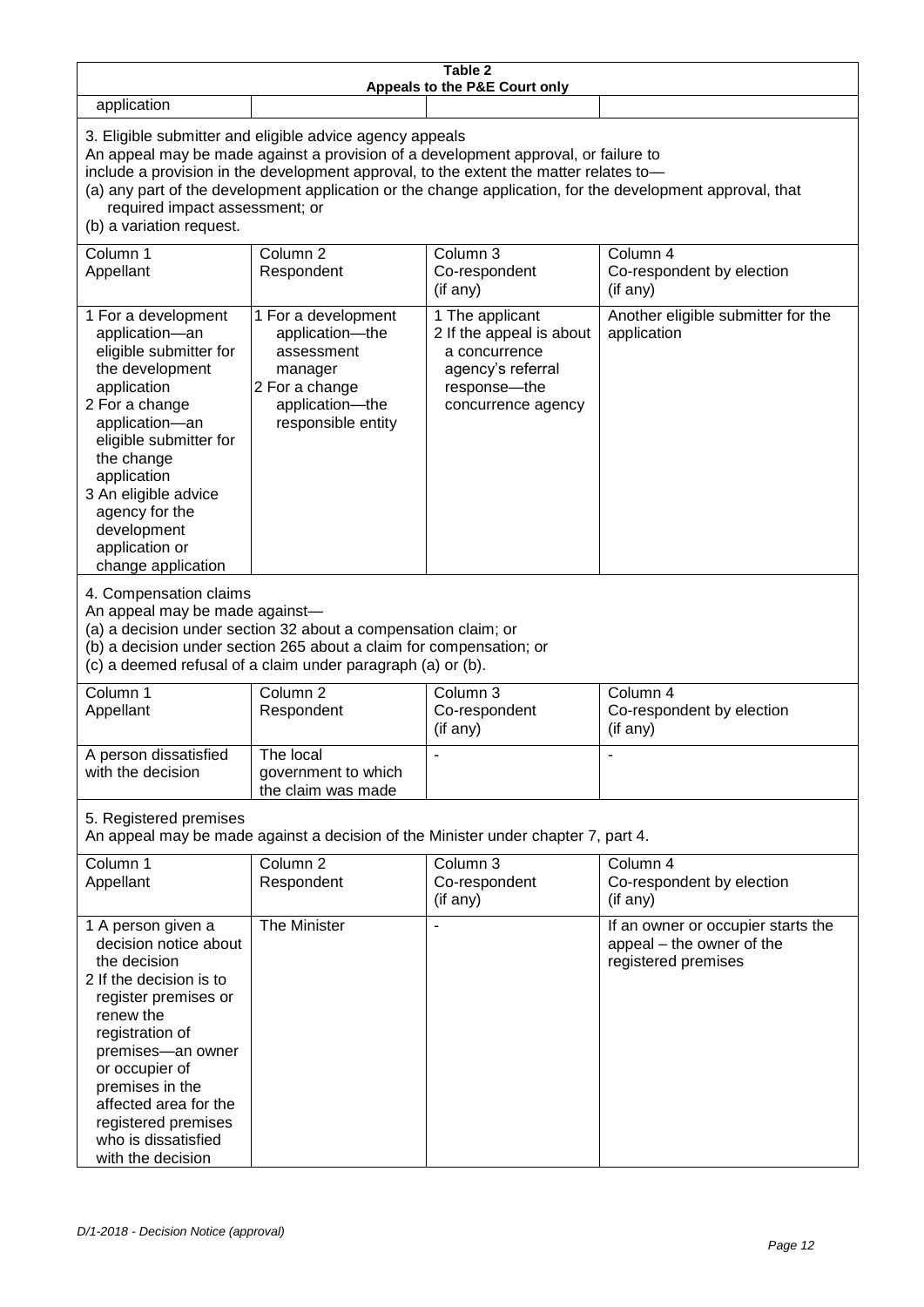|                                                                                                                                                                                                              |                                     | Table 2                                          |                                                                                                                                                                             |
|--------------------------------------------------------------------------------------------------------------------------------------------------------------------------------------------------------------|-------------------------------------|--------------------------------------------------|-----------------------------------------------------------------------------------------------------------------------------------------------------------------------------|
|                                                                                                                                                                                                              |                                     | Appeals to the P&E Court only                    |                                                                                                                                                                             |
| 6. Local laws<br>An appeal may be made against a decision of a local government, or conditions applied,<br>under a local law about-<br>development; or<br>(b) the erection of a building or other structure. |                                     |                                                  | (a) the use of premises, other than a use that is the natural and ordinary consequence of prohibited                                                                        |
| Column 1<br>Appellant                                                                                                                                                                                        | Column <sub>2</sub><br>Respondent   | Column 3<br>Co-respondent<br>(if any)            | Column 4<br>Co-respondent by election<br>(if any)                                                                                                                           |
| A person who-<br>(a) applied for the<br>decision; and<br>(b) is dissatisfied with<br>the decision or<br>conditions.                                                                                          | The local government                | $\blacksquare$                                   | $\blacksquare$                                                                                                                                                              |
|                                                                                                                                                                                                              |                                     | Table 3                                          |                                                                                                                                                                             |
|                                                                                                                                                                                                              |                                     | Appeals to the tribunal only                     |                                                                                                                                                                             |
| 1. Building advisory agency appeals<br>work required code assessment against the building assessment provisions.                                                                                             |                                     |                                                  | An appeal may be made against giving a development approval for building work to the extent the building                                                                    |
| Column 1<br>Appellant                                                                                                                                                                                        | Column <sub>2</sub><br>Respondent   | Column 3<br>Co-respondent<br>(if any)            | Column 4<br>Co-respondent by election<br>(if any)                                                                                                                           |
| A building advisory<br>agency for the<br>development application<br>related to the approval                                                                                                                  | The assessment<br>manager           | The applicant                                    | 1 A concurrence agency for the<br>development application<br>related to the approval<br>2 A private certifier for the<br>development application<br>related to the approval |
| 3. Certain decisions under the Building Act and the Plumbing and Drainage Act<br>An appeal may be made against a decision under-<br>(b) the Plumbing and Drainage Act, part 4 or 5.                          |                                     |                                                  | (a) the Building Act, other than a decision made by the Queensland Building and Construction Commission; or                                                                 |
| Column 1<br>Appellant                                                                                                                                                                                        | Column <sub>2</sub><br>Respondent   | Column <sub>3</sub><br>Co-respondent<br>(if any) | Column 4<br>Co-respondent by election<br>(if any)                                                                                                                           |
| A person who received,<br>or was entitled to                                                                                                                                                                 | The person who made<br>the decision |                                                  |                                                                                                                                                                             |

4. Local government failure to decide application under the Building Act

An appeal may be made against a local government's failure to decide an application under the Building Act within the period required under that Act.

| Column 1<br>Appellant                                              | Column 2<br>Respondent                                       | Column 3<br>Co-respondent<br>$($ if any $)$ | Column 4<br>Co-respondent by election<br>$($ if any $)$ |
|--------------------------------------------------------------------|--------------------------------------------------------------|---------------------------------------------|---------------------------------------------------------|
| A person who was<br>entitled to receive,<br>notice of the decision | The local government<br>to which the<br>application was made |                                             |                                                         |

receive, notice of the

decision